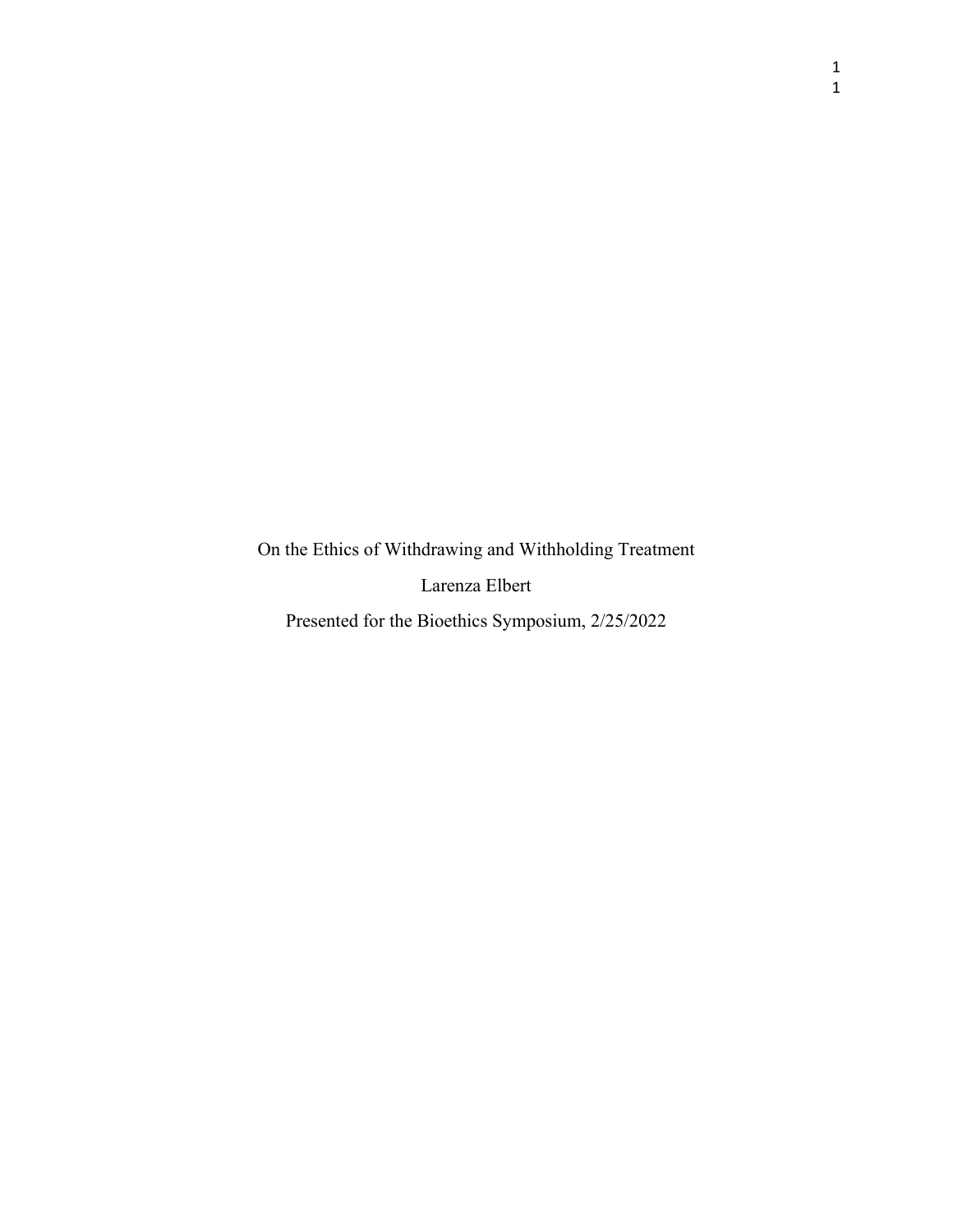On the Ethics of Withholding and Withdrawing Medical Treatment

I. Introduction

The article, "On the ethics of withholding and withdrawing medical treatment", by Massimo Reichlin, discusses the complications of bioethical issues that are present when healthcare professionals either withdraw or withhold medical treatment. Reichlin discusses the different distinctions of moral relevance in several treatments for close to end-of-life situations. He also holds a clear argument for how although life-sustaining treatments such as ventilators are similar to the use of euthanasia, there is a likelihood that healthcare professionals may be more willing to hold treatment.

II. Treatment Withdrawal Scenarios

Reichlin begins by acknowledging the controversy behind the idea of end-of-life situations. The conversation for how to determine the appropriate manner for end-of-life termination has been a question of concern amongst several bioethicists. The determination for a healthcare professional to withdraw or withhold treatment has historically been due to the idea of defending the life of the patient without regard to the patient's autonomy.

Before acknowledging the decision that a healthcare professional makes when determining either withdrawing or withholding treatment, it is best to further acknowledge the legal aspect behind caring for a patient's well-being. Due to certain legal standards, some treatments are forbidden due to a specific country's personal perspective of morale. Countries such as the US withhold abortions in many hospitals without regards to a patient's autonomy. Also, in countries such as Italy, there has been an acknowledgement of the lack of treatment for patients in a clinical setting due to the personal perspective of the country and likely cultural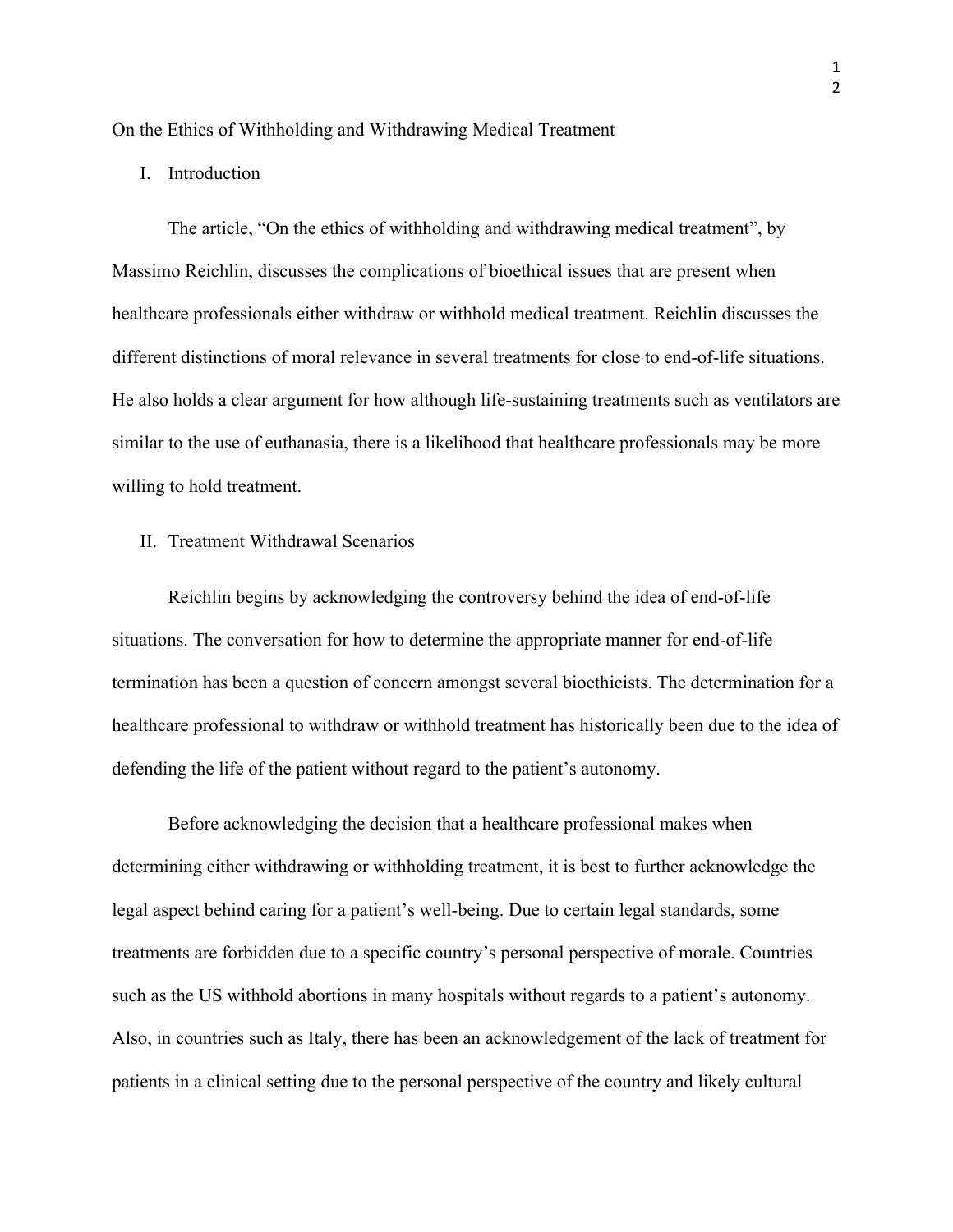reasons. For example, in Italy, in the case of Eluana Englaro, medical treatment was withdrawn from her while she layed in a vegetative state. Despite her health condition, this scenario raised a major concern to the entire country.

The scenario of Englaro brought about the possibility of healthcare professionals killing patients without receiving consequences. It also brought about the idea of what treatments should and should not be considered as therapeutic for sustaining the life of close-to-death patients. Englaro's death was brought to the attention of many bioethicists internationally and nationally. The Supreme Court determined that treatments such as artificial nutrition hydration due to its nature is not considered as therapeutic.

The decision-making process for many bioethicists has been made simple when determining the criteria for a patient to receive life-sustaining therapy with the use of legal policies. In some cases, such as the Welby case where a patient with LAS decided to be terminally sedated and taken off the ventilator has brought about question as well. The patient's will was considered as suicide and despite the patient's autonomy, this case was brought to court to determine if the physician focused solely on the well-being of the patient.

## III. Determining ethical morale

Reichlin then acknowledges the question for what is the criteria for ethical morality. The question of *what is the good for the patient* has become the major topic for many healthcare professionals and bioethicists. Also determining who is competent enough to define ethical morality has become an issue as well. This dilemma has affected the determination of how to question how to handle sustaining the lives of those who face near-to-death situations. In some

1 3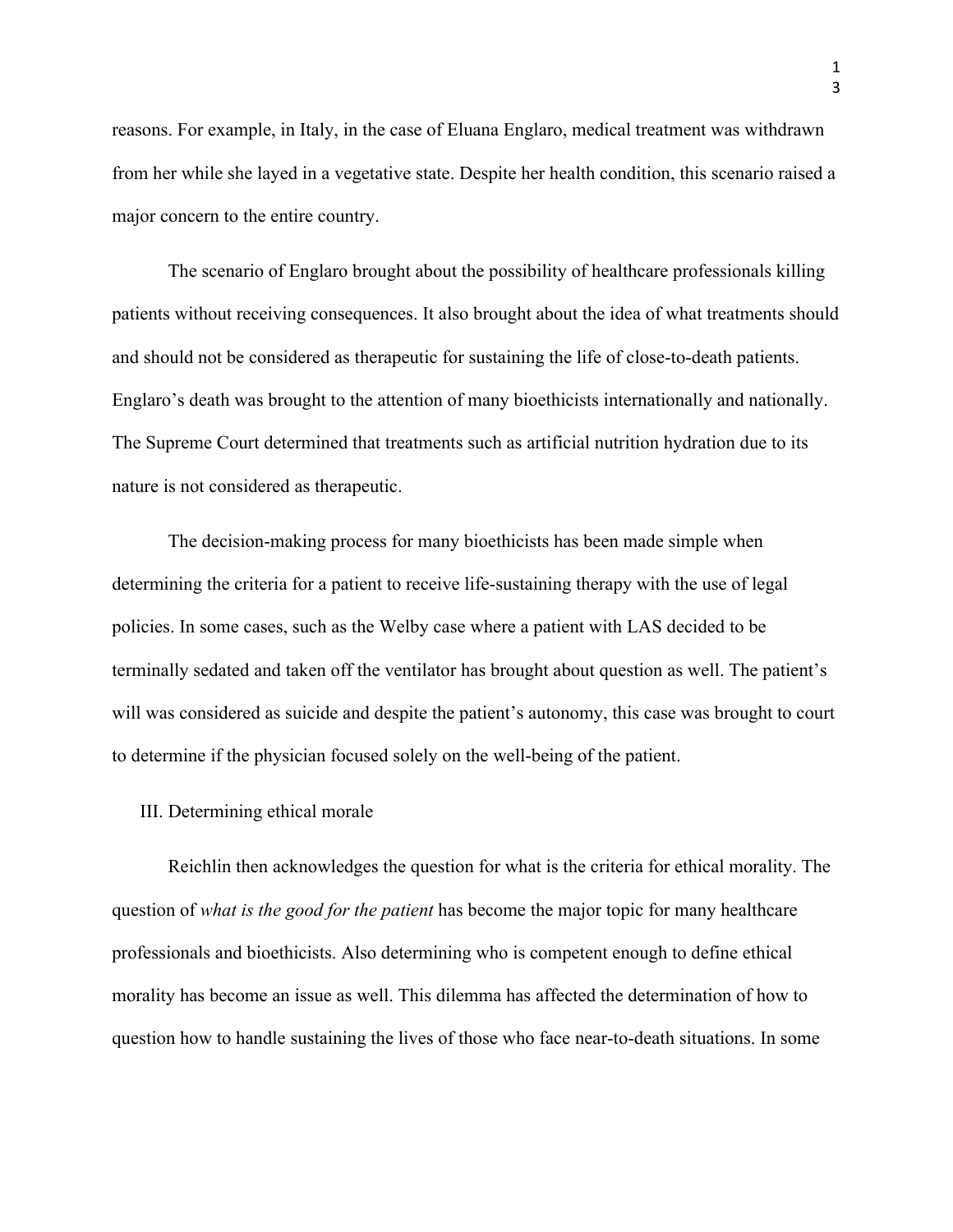cases, such as the Welby case, patients have been known to reject retreat from a physician in order to either sustain their lives or to end their lives.

In some cases, a patient would try to undergo chemotherapy however after many trials and after suffering from pain the patient can make the decision to stop therapy. In this case it is considered as ethical to allow the patient to not continue treatment. Morally, it would be acceptable as well. Also, based on this perspective, looking for a different option for the patient to survive has become a phenomenon amongst different healthcare professionals. Despite the patient withdrawing treatment it is still difficult to determine whether the patient's "good" is completely considered. Whenever we acknowledge the well-being of the patient, we must acknowledge what defines the patient's well-being in that certain circumstance.

Reichlin argues there is a lack of sufficient reasoning for not giving into the well-being of the autonomy of the patient. In some cases, it has been determined that allowing the patient to die is considered as immoral because it would be a way of allowing the patient to commit suicide. Ending the patient's life, which goes against the oath that many healthcare professionals have chosen to commit their lives to has often gaining the question of how this rationale should be formally calculated.

Withdrawing and with help holding medical treatment can be considered as killing a patient in some cases it is excepted as medical killing in other words murder. There is a difficult way to determine or assess how a healthcare professional can be considered as non-professional when withholding treatment is it for the well-being of the patient life-prolonging treatments are not always excepted some treatments